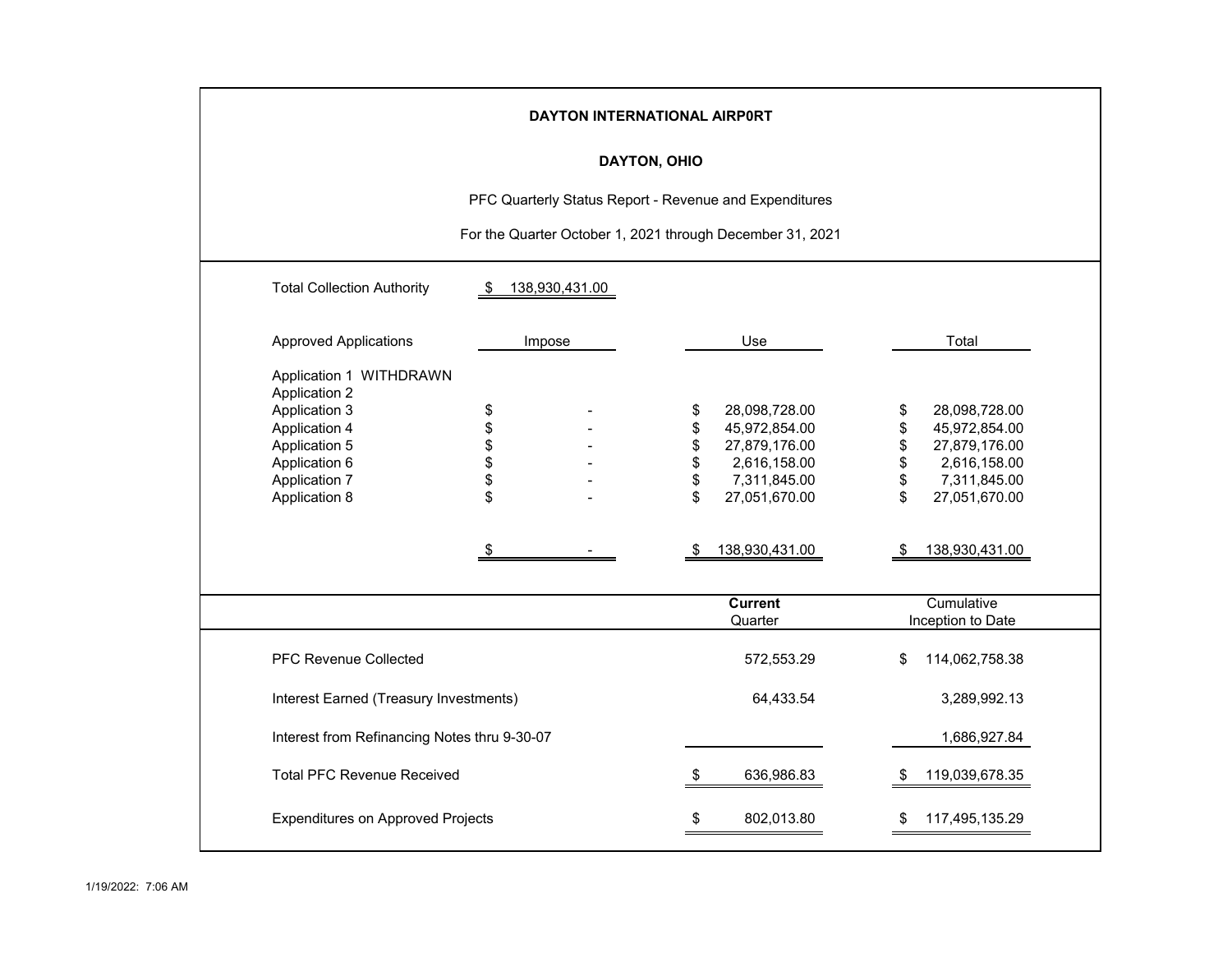## **PFC REVENUE**

|                           |      | <b>Interest</b>      | <b>2020 PFC</b> | <b>PFC Master</b><br><b>Designated</b> | <b>Total</b>             |  |
|---------------------------|------|----------------------|-----------------|----------------------------------------|--------------------------|--|
|                           |      |                      |                 | <b>Fund COD</b>                        |                          |  |
|                           |      | 51508                | 51128           | 51009                                  |                          |  |
| January                   | 2021 |                      | 78,170.44       |                                        | 78,170.44                |  |
| <b>February</b>           | 2021 |                      | 72,519.43       | 70.24                                  | 72,589.67                |  |
| <b>March</b>              | 2021 |                      |                 | 107,676.17                             | 107,676.17               |  |
| <b>Total 1st Quarter</b>  |      | 0.00                 | 150,689.87      | 107,746.41                             | 258,436.28               |  |
|                           |      |                      |                 |                                        |                          |  |
|                           |      | 51508                | 51128           | 51009                                  |                          |  |
| <b>April</b>              | 2021 |                      |                 | 125,850.41                             | 125,850.41               |  |
| <b>May</b>                | 2021 |                      |                 | 193,913.03                             | 193,913.03               |  |
| June<br>2021              |      |                      |                 | 193,352.65                             | 193,352.65               |  |
| <b>Total 2nd Quarter</b>  |      | 0.00                 | 0.00            | 513,116.09                             | 513,116.09               |  |
|                           |      |                      |                 |                                        |                          |  |
|                           |      | 51508                | 51128           | 51009                                  |                          |  |
| July                      | 2021 |                      |                 | 192,845.72                             | 192,845.72               |  |
| <b>August</b>             | 2021 |                      |                 | 220,070.67                             | 220,070.67               |  |
| <b>Sept</b>               | 2021 |                      |                 | 210,229.79                             | 210,229.79               |  |
| <b>Total 3rd. Quarter</b> |      | 0.00                 | 0.00            | 623,146.18                             | 623,146.18               |  |
|                           |      |                      |                 |                                        |                          |  |
|                           |      | 51508                | 51128           | 51009                                  |                          |  |
| Oct                       | 2021 |                      |                 | 185,726.04                             | 185,726.04               |  |
| <b>Nov</b>                | 2021 |                      |                 | 185,006.28                             | 185,006.28               |  |
| <b>Dec</b>                | 2021 | 64,433.54            |                 | 201,820.97                             | 201,820.97               |  |
| <b>Total 4th. Quarter</b> |      | 64,433.54            | 0.00            | 572,553.29                             | 572,553.29               |  |
|                           |      | <b>Total Int.Rev</b> |                 |                                        | <b>Total PFC Pay-ins</b> |  |
| <b>Total Revenue</b>      |      | 64,433.54            | 150,689.87      | 1,816,561.97                           | 1,967,251.84             |  |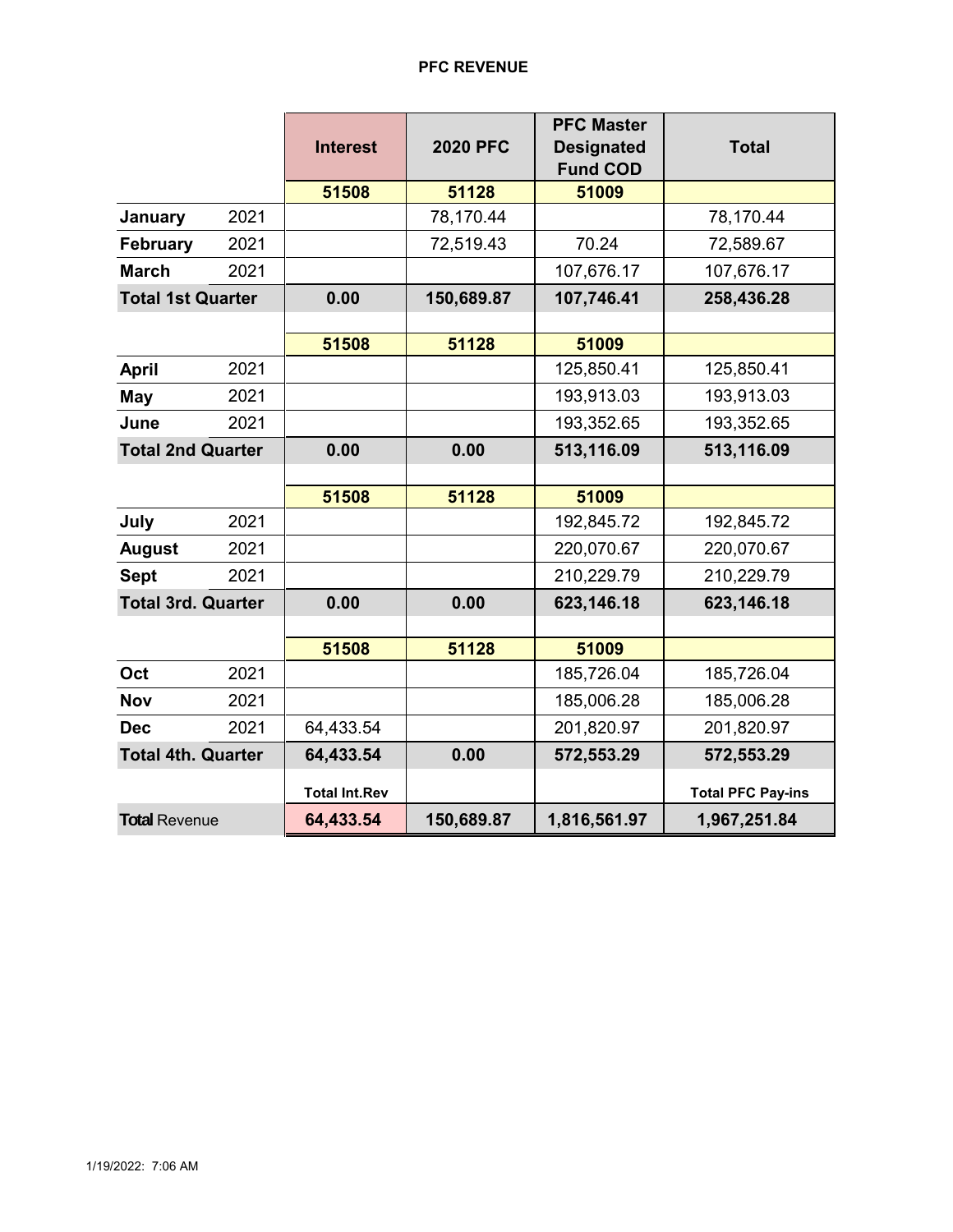### DAYTON INTERNATIONAL AIRPORT (DAY) DAYTON, OHIO

#### PFC QUARTERLY REPORT For the Quarter October 1, 2021 through December 31, 2021

## PROJECT ACTIVITY - **Application #4**

|                |                                                                                                                        | <b>CHARGE</b>    | <b>APPROVAL</b> |                |                | <b>CURRENT</b>      |                     | <b>AMOUNT</b>   | <b>CURRENT</b>   |
|----------------|------------------------------------------------------------------------------------------------------------------------|------------------|-----------------|----------------|----------------|---------------------|---------------------|-----------------|------------------|
| PROJ.          |                                                                                                                        | <b>EFFECTIVE</b> | OF USE          | <b>PROJECT</b> | <b>PROJECT</b> | <b>PROJECT</b>      | <b>CUMULATIVE</b>   | OF USE          | <b>ESTIMATED</b> |
| NUMB.          | <b>PROJECTS</b>                                                                                                        | <b>DATE</b>      | <b>DATE</b>     | <b>START</b>   | <b>STOP</b>    | <b>EXPENDITURES</b> | <b>EXPENDITURES</b> | <b>APPROVAL</b> | COST             |
|                |                                                                                                                        |                  |                 |                |                |                     |                     |                 |                  |
|                | APPLICATION 01-04-C-03-DAY                                                                                             |                  |                 |                |                |                     |                     |                 |                  |
| $\mathbf{1}$   | Runway Pavement Rehabilitation (AV0013)                                                                                | 7/1/2003         | 8/1/2002        | 11/00          | 6/05           | 0.00                | 989,868.00          | 989,868.00      | 989,868.00       |
| 2              | <b>Environmental Impact Study</b><br>(51027.51302,51902-AV0012,51607)                                                  | 7/3/2003         | 8/1/2002        | 1/01           | 12/08          | 0.00                | 378,965.00          | 378,965.00      | 378,965.00       |
| 3              | Deicing System Improvements (AV0202)<br>51216 PBS&J WA43-08                                                            | 7/5/2003         | 8/1/2002        | 7/99           | 6/10           | 0.00                | 915,824.05          | 911.850.00      | 911,850.00       |
| 4              | Backup Generator - Airfield<br>51902-AV9915, 51402                                                                     | 7/5/2003         | 8/1/2002        | 4/01           | 12/06          | 0.00                | 1,202,813.41        | 1,202,814.00    | 1,202,814.00     |
| 5              | ARFF Station Renovation & Expansion (51504)                                                                            | 7/5/2003         | 8/1/2002        | 4/00           | 12/02          | 0.00                | 1,619,191.53        | 1,619,192.00    | 1,619,192.00     |
| 6              | Taxiway A and Z Rehabilitation<br>See Grants 5606, 5706, 6107                                                          | 7/5/2003         | 8/1/2002        | 4/05           | 12/09          | 0.00                | 44,240.86           | 49,351.00       | 49,351.00        |
| $\overline{7}$ | Twy. H, K, E, C, L, & V (AV0013,51607,51363)<br>See Grants 3901, 4001, 5606, 5706, 6107                                | 7/5/2003         | 8/1/2002        | 11/01          | 12/08          | 0.00                | 351.718.66          | 311.968.00      | 311,968.00       |
| 8              | Cargo & Terminal Aircraft Apron Rehabilitation<br>See 51302 Pvmt. Mgmt. grant 4603,<br>Grants 5606, 5706, 6107 & 51328 | 7/5/2003         | 8/1/2002        | 4/05           | 12/09          | 0.00                | 295,395.41          | 300,217.00      | 300,217.00       |
| 10             | Land Acq.-Approach Protection - 20 - DWBA                                                                              | 7/5/2003         | 8/1/2002        | 4/05           | 10/07          | 0.00                |                     |                 |                  |
| 11             | Runway 2/20 & Other Pavement Rehab-DWBA<br>See 51016, 51902-AV9901                                                     | 7/5/2003         | 8/1/2002        | 1/00           | 12/02          | 0.00                | 144,449.00          | 144,449.00      | 144,449.00       |
| 12             | Land Acq.-Approach & Runway Protection<br>See 51222, 51902-AV9904                                                      | 7/5/2003         | 8/1/2002        | 10/02          | 12/05          | 0.00                | 408,348.47          | 408,394.00      | 408,394.00       |

Page 1 of 2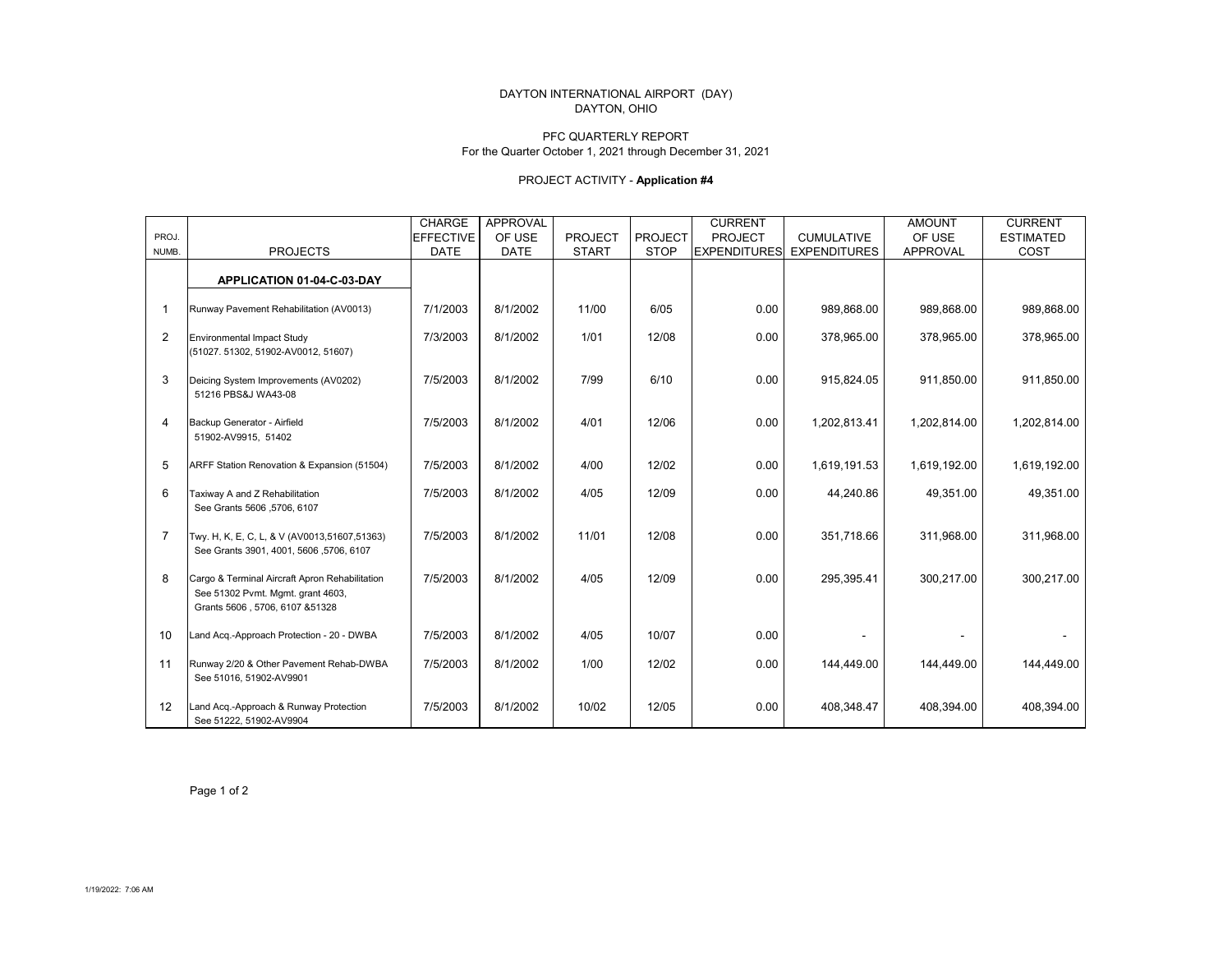### DAYTON, OHIO DAYTON INTERNATIONAL AIRPORT (DAY)

### PFC QUARTERLY REPORTFor the Quarter October 1, 2021 through December 31, 2021

## PROJECT ACTIVITY - **Application #4**

|                 |                                                   | <b>CHARGE</b>    | APPROVAL    |                           |                | <b>CURRENT</b>      |                     | <b>AMOUNT</b>   | <b>CURRENT</b>   |
|-----------------|---------------------------------------------------|------------------|-------------|---------------------------|----------------|---------------------|---------------------|-----------------|------------------|
| PROJ.           |                                                   | <b>EFFECTIVE</b> | OF USE      | <b>PROJECT</b>            | <b>PROJECT</b> | PROJECT             | <b>CUMULATIVE</b>   | OF USE          | <b>ESTIMATED</b> |
| NUMB.           | <b>PROJECTS</b>                                   | <b>DATE</b>      | <b>DATE</b> | <b>START</b>              | <b>STOP</b>    | <b>EXPENDITURES</b> | <b>EXPENDITURES</b> | <b>APPROVAL</b> | COST             |
|                 |                                                   |                  |             |                           |                |                     |                     |                 |                  |
|                 | APPLICATION 01-04-C-03-DAY                        |                  |             |                           |                |                     |                     |                 |                  |
|                 | -Continued                                        |                  |             |                           |                |                     |                     |                 |                  |
| 13              | Airfield Snow Removal Equipment (6 pieces)        | 7/1/2003         | 8/1/2002    | 10/02                     | 12/04          | 0.00                | 2,278,789.00        | 2,017,065.00    | 2,017,065.00     |
|                 | See fund 51230                                    |                  |             |                           |                |                     |                     |                 |                  |
| 14              | ARFF Vehicle Replacement (51230)                  | 7/1/2003         | 8/1/2002    | 10/02                     | 12/04          | 0.00                | 783,334.00          | 807,614.00      | 807,614.00       |
| 16              | Backup Generator - Terminal                       | 7/1/2003         | 8/1/2002    | 1/03                      | 12/06          | 0.00                | 1,202,813.40        | 1,202,814.00    | 1,202,814.00     |
|                 | 51902-AV9915, 51402                               |                  |             |                           |                |                     |                     |                 |                  |
|                 |                                                   |                  |             |                           |                |                     |                     |                 |                  |
| 17              | <b>Terminal Gate Expansion</b>                    | 7/1/2003         | 8/1/2002    | 10/00                     | 12/08          | 0.00                | 19,160,479.02       | 19,191,396.00   | 19,191,396.00    |
|                 | See 51902-AV0004, 51301, 51525                    |                  |             |                           |                |                     |                     |                 |                  |
|                 |                                                   |                  |             |                           |                |                     |                     |                 |                  |
| 18              | Terminal Drive & Related Roads Rehab.51506.       | 7/1/2003         | 8/1/2002    | 1/03                      | 12/09          | 0.00                | 4,754,228.38        | 3,725,623.00    | 3,725,623.00     |
|                 | 51306, 51457, 51524, 51511, 51902-AV9906,         |                  |             |                           |                |                     |                     |                 |                  |
|                 | 51663 & 51620.                                    |                  |             |                           |                |                     |                     |                 |                  |
| 19a             | SW Term Apron/NE Deice/Perimeter Rd.              | 7/1/2003         | 8/1/2002    | 4/00                      | 6/03           | 0.00                | 1,723,528.00        | 1,723,528.00    | 1,723,528.00     |
|                 | (51902-AV0001, AV0005, 51015)                     |                  |             |                           |                |                     |                     |                 |                  |
|                 |                                                   |                  |             |                           |                |                     |                     |                 |                  |
| 19 <sub>b</sub> | CALCS (51015)                                     | 7/1/2003         | 8/1/2002    | 4/00                      | 6/03           | 0.00                | 44,480.00           | 44,480.00       | 44,480.00        |
|                 |                                                   |                  |             |                           |                |                     |                     |                 |                  |
| 20              | Pt. 150 Noise Studies (51902-AV9902, 51316)       | 7/1/2003         | 8/1/2002    | 1/99                      | 12/07          | 0.00                | 624,890.26          | 570,685.00      | 570,685.00       |
| 22              | Airport Police Office Renovation (1) - fund 51601 | 7/1/2003         | 8/1/2002    | 6/97                      | 7/99           | 0.00                | 265,894.00          | 265,894.00      | 265,894.00       |
|                 |                                                   |                  |             |                           |                |                     |                     |                 |                  |
|                 |                                                   |                  |             |                           |                |                     |                     |                 |                  |
|                 |                                                   |                  |             |                           |                |                     |                     |                 |                  |
|                 |                                                   |                  |             |                           |                |                     |                     |                 |                  |
|                 |                                                   |                  |             |                           |                |                     |                     |                 |                  |
|                 |                                                   |                  |             |                           |                |                     |                     |                 |                  |
|                 |                                                   |                  |             | <b>SUBTOTAL</b>           |                | 0.00                | 37,189,250.45       | 35,866,167.00   | 35,866,167.00    |
|                 |                                                   |                  |             | <b>DEBT INTEREST PAID</b> |                | 88,466.66           | 10,274,377.21       | 10,106,687.00   | 10,106,687.00    |
|                 | Page 2 of 2                                       |                  |             | <b>TOTAL</b>              |                | 88.466.66           | 47,463,627.66       | 45,972,854.00   | 45,972,854.00    |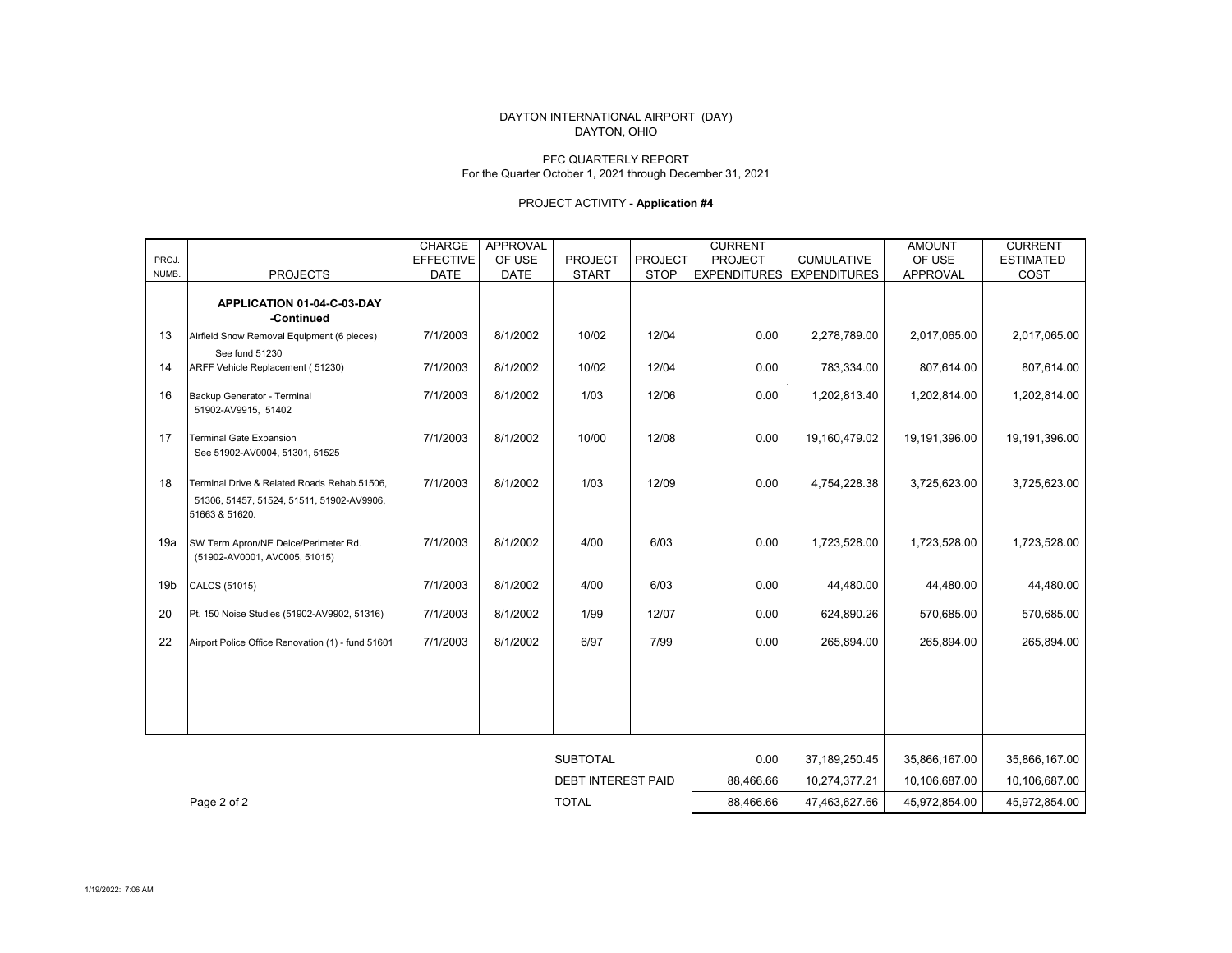## DAYTON INTERNATIONAL AIRPORT (DAY) DAYTON, OHIO

# PFC QUARTERLY REPORTFor the Quarter October 1, 2021 through December 31, 2021

# PROJECT ACTIVITY - **Application #5**

|                |                                         | <b>APPROVAL</b><br><b>CHARGE</b> |             |                 | <b>CURRENT</b> |                     | <b>AMOUNT</b>       | <b>CURRENT</b> |                  |  |
|----------------|-----------------------------------------|----------------------------------|-------------|-----------------|----------------|---------------------|---------------------|----------------|------------------|--|
| PROJ.          | APPLICATION 05-05-C-01-DAY              | <b>EFFECTIVE</b>                 | OF USE      | <b>PROJECT</b>  | <b>PROJECT</b> | <b>PROJECT</b>      | <b>CUMULATIVE</b>   | OF USE         | <b>ESTIMATED</b> |  |
| NUMB.          | <b>PROJECTS</b>                         | DATE                             | <b>DATE</b> | <b>START</b>    | <b>STOP</b>    | <b>EXPENDITURES</b> | <b>EXPENDITURES</b> | APPROVAL       | COST             |  |
|                | <b>Terminal Environment Restoration</b> | 12/1/2013                        | 8/19/2005   | 7/98            | 5/02           | 0.00                | 8,797,981.00        | 8,797,981.00   | 8,797,981.00     |  |
| $\overline{2}$ | In-Line Baggage Make-up Facility        | 12/1/2013                        | 8/19/2005   | 10/07           | 2/11           | 0.00                | 11,787,497.45       | 11,325,432.00  | 11,325,432.00    |  |
|                |                                         |                                  |             |                 |                |                     |                     |                |                  |  |
|                |                                         |                                  |             |                 |                |                     |                     |                |                  |  |
|                |                                         |                                  |             |                 |                |                     |                     |                |                  |  |
|                |                                         |                                  |             |                 |                |                     |                     |                |                  |  |
|                |                                         |                                  |             | <b>SUBTOTAL</b> |                | 0.00                | 20,585,478.45       | 20,123,413.00  | 20,123,413.00    |  |
|                |                                         | <b>DEBT INTEREST PAID</b>        |             | 101,626.71      | 6,017,181.90   | 7,755,763.00        | 7,755,763.00        |                |                  |  |
|                |                                         |                                  |             | <b>TOTAL</b>    |                | 101,626.71          | 26,602,660.35       | 27,879,176.00  | 27,879,176.00    |  |